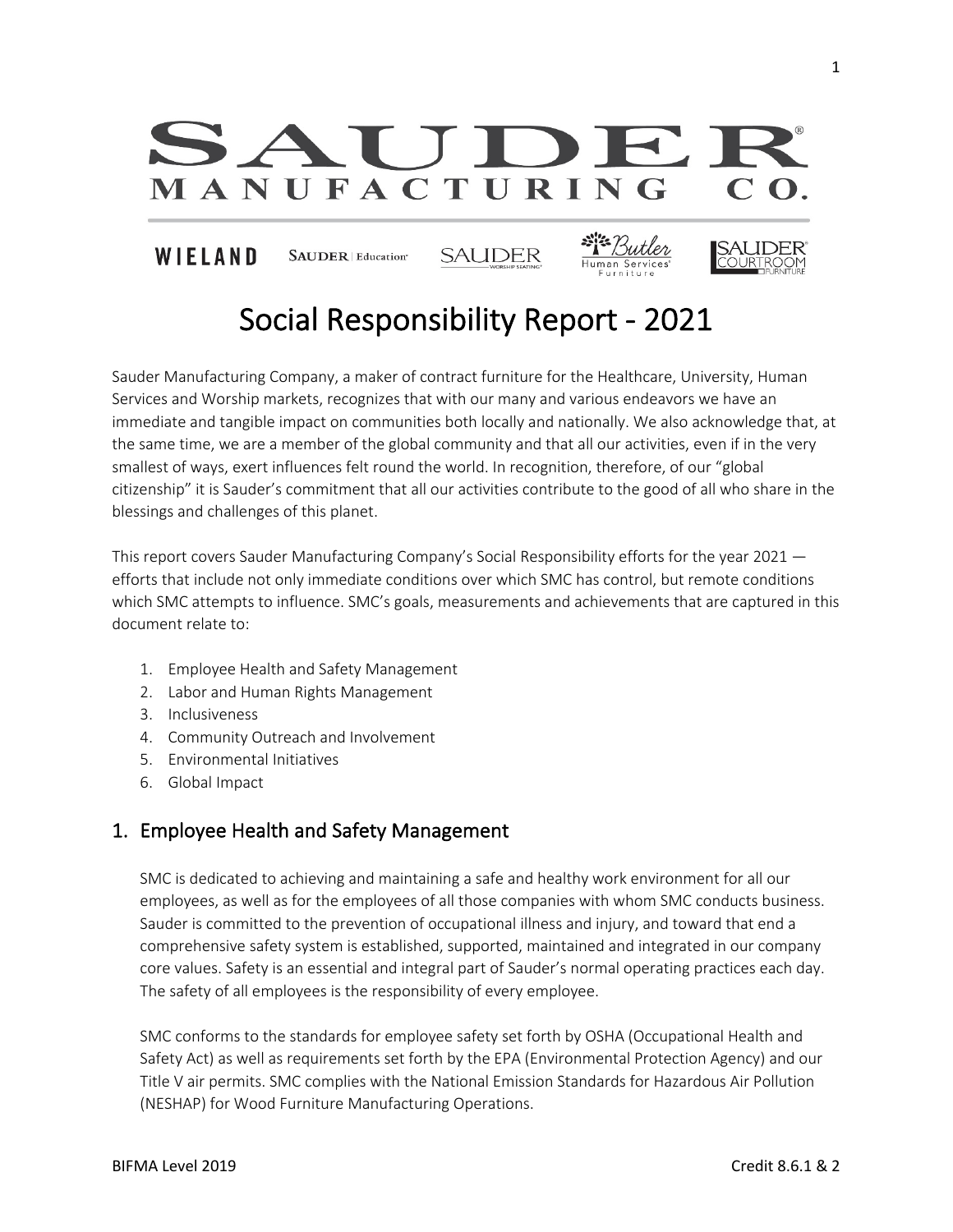SMC has an employee-led safety system, with 12 employee-led safety teams currently in operation. These safety teams drive safety efforts at each plant location through awareness activities, behaviorbased safety, audits and policy reviews. It is the expectation that all employees will be actively involved in the safety system and be their brother's keeper.

#### Measuring Health and Safety

SMC measures and investigates the following types of safety incidents to find the root cause:

- Property damage Incidents
- Near Miss Incidents
- First Aid Incidents
- OSHA Recordable Incidents
- Lost Time Incidents

SMC is on a "Journey to Zero". Sauder's goal is to have every employee return home to their loved ones, injury free, at the end of each day.

#### 2021 results:

Sauder encourages the reporting of even the most minor incident. A near miss is seen as a positive, since we can investigate a close call and prevent an injury before it occurs. In 2021 SMC, for all four active manufacturing facilities, had 303 near miss incidents reported and corrected (down from 390 in 2020).

Even the most minor injury, such as a scratch, should be reported. In 2021 302 first aid incidents occurred (up from 52 in 2020). These, also, are most often minor, such as a splinter or a scrape, but each incident is investigated, and prevention measures are put into place.

Sauder takes OSHA recordable incidents and lost time incidents to heart. When any one of our employees goes home injured we have all failed. In 2021 Sauder had 29 OSHA recordable incidents (up from 15 in 2020) and 10 lost time (up from 2 in 2020).

# 2. Labor and Human Rights Management

It is the policy of Sauder Manufacturing Co. to provide equal employment opportunities without regard to race, religion, color, age, gender (including pregnancy), marital status, national origin, genetic information, disability and veteran or military status. This policy relates to all phases of employment, including, but not limited to, recruiting, employment, placement, upgrading, demotion or transfer, reduction of work force and termination, rates of pay or other form of compensation, selection for training, the use of all facilities, and participation in all Company-sponsored employee activities. Provisions in applicable laws providing for bona fide occupational qualifications, business necessity, or age limitations are adhered to by the Company where appropriate.

As part of the Company's equal employment opportunity policy, the Company also takes affirmative action as called for by applicable laws and Executive Orders to ensure that minority group individuals,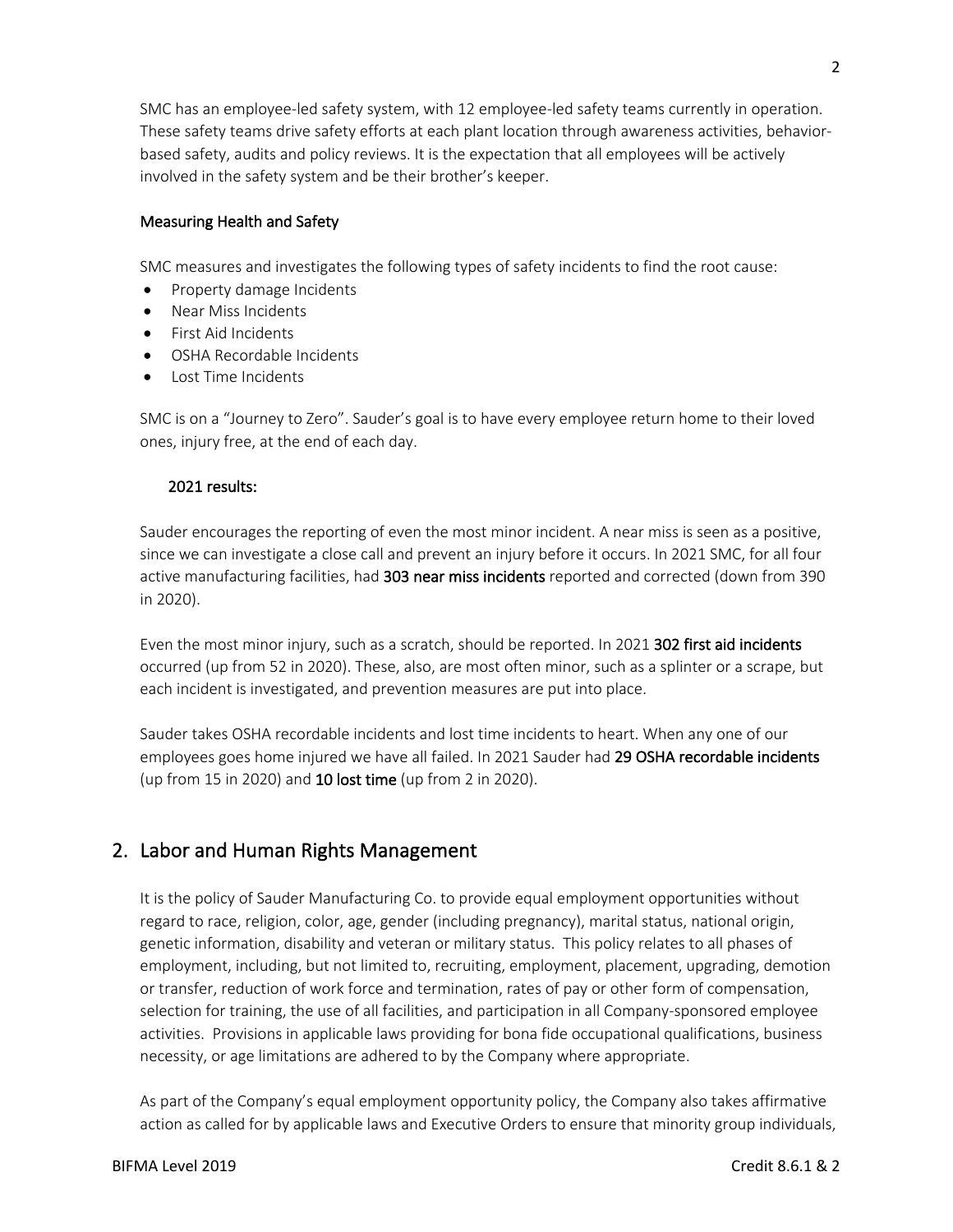females, veterans, disabled veterans, and qualified disabled persons are introduced into our work force and considered as promotional opportunities arise.

Employees and applicants are not subjected to harassment or intimidation because they have: (1) filed a complaint; (2) assisted or participated in an investigation, compliance review, hearing or any other activity related to the administration of any federal, state, or local law requiring equal employment opportunity; (3) opposed any act or practice made unlawful by any federal, state, or local law requiring equal opportunity; or (4) exercised any other legal right protected by federal, state, or local law requiring equal opportunity.

The above-mentioned policies are periodically brought to the attention of supervisors and are administered with a positive attitude. It is the responsibility of each supervisor of the Company to ensure affirmative implementation of these policies to avoid any discrimination in employment. All employees are expected to recognize these policies and cooperate with their implementation. Violation of these policies is a disciplinary offense.

For the year 2021 SMC had zero Human Rights violations.

## 3. Inclusiveness

SMC affirms the importance of inclusiveness – that all individuals have the right to be treated with respect in the workplace. SMC is committed to providing a work environment in which all individuals are treated with respect and dignity, and in a manner that supports productivity, personal goals and self-esteem.

SMC does not tolerate or condone discrimination in the workplace on the basis of race, religion, color, age, gender (including pregnancy), marital status, national origin, genetic information, disability and veteran or military status or any other characteristic protected by law.

SMC's cultural composition — encompassing facilities in Archbold, OH; Stryker OH; New Haven, IN; Richmond, VA; and Chase City, VA — as of March 3, 2022, is as follows.

| Male         | Male     | Male   | Male  | Male  | Female       | Female   | Female | Female | Female |
|--------------|----------|--------|-------|-------|--------------|----------|--------|--------|--------|
| <b>Black</b> | Hispanic | Indian | Asian | White | <b>Black</b> | Hispanic | Indian | Asian  | White  |
| 4.3%         | 3.3%     | 0.2%   | 7%    | 49.9% | 1.9%         | 3.1%     | 0.0%   | 1.7%   | 33.9%  |

# 4. Community Outreach

Sauder MFG believes that being a contributing member of one's community is an important part of social responsibility. The efforts listed below are just a few of a great many small ways that Sauder attempted to positively impact our local neighborhoods in 2021.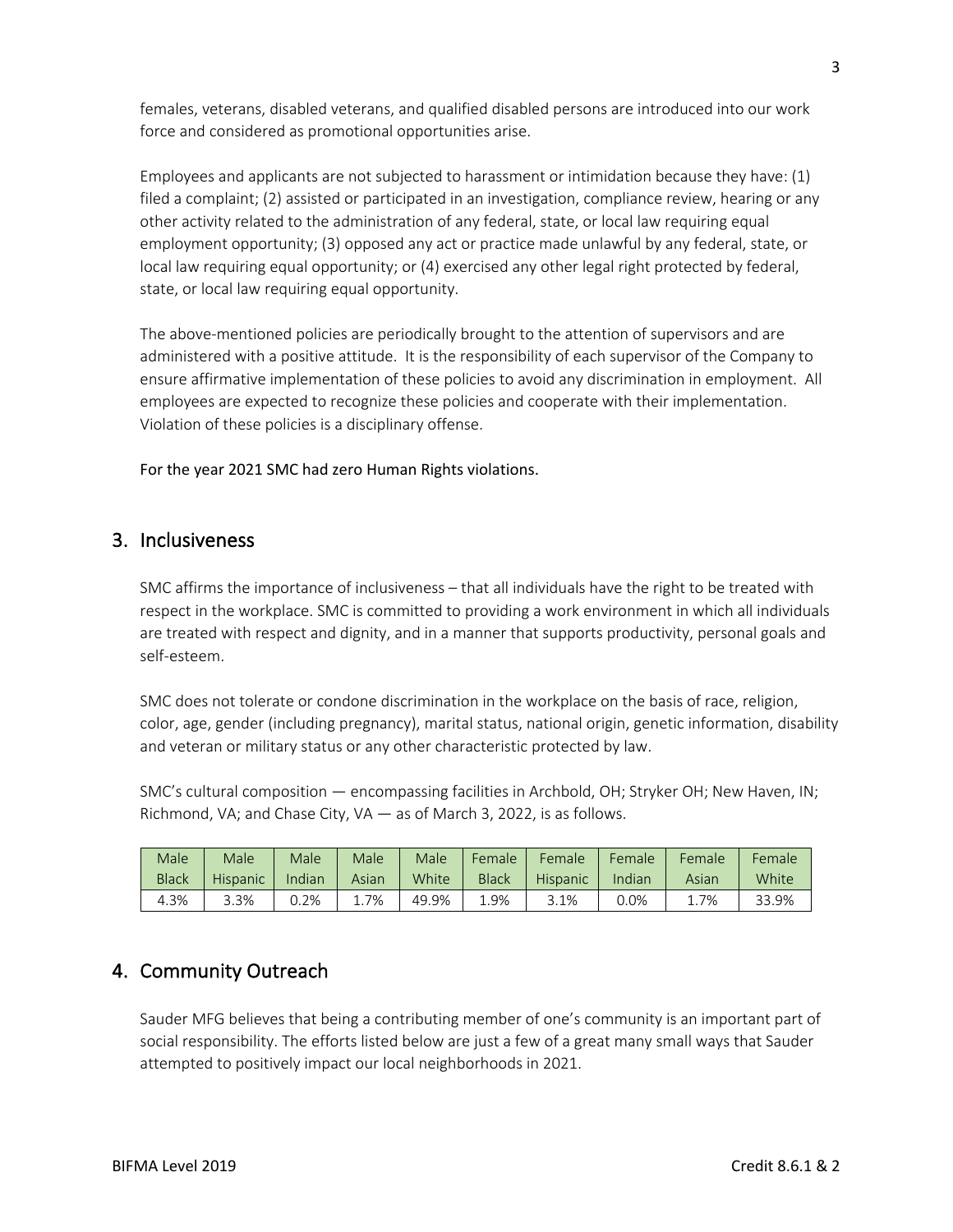#### I. Adriel Donation Auction

- 1. Adriel Foster Care
- 2. 9/30/21
- 3. Todd Hanes, President/CEO 22897 US 20A Archbold, OH 43502
- 4. Sommer Mello, HR Supervisor, made the arrangements for Sauder's participation in this charity event.
- 5. 90 employees from Sauder participated in an auction of furniture, contributing \$433 to Adriel Foster Care.
- II. Christmas for Kids
	- 1. Toy Drive for Christmas
	- 2. 12/15/21
	- 3. 400 S Defiance Street Stryker, OH 43557
	- 4. Crystal Manley HR Generalist at Stryker did all the advertising, collecting and distributing for this event.
	- 5. Fifteen gifts and \$250 in cash were collected and taken to the Stryker High School where a local radio station was broadcasting live and collecting Christmas gifts for kids.
- III. Feather Party
	- 1. Stryker Fire Department
	- 2. 11/6/21
	- 3. Kenny Lee 200 W. South Depot Street Stryker, OH 43557
	- 4. Sommer Mello, HR Supervisor, made the arrangements for Sauder's participation in this charity event.
	- 5. A donation of a Trey Chair, valued at \$175, was made to the Feather Party for them to auction. There was a public expression of thanks made to Sauder MFG for their contribution.
- IV. Tee It Up For Education
	- 1. Honoring the Past & Inspiring the Future
	- 2. 6/5/21
	- 3. Sauder Village Andy Brodbeck, Director of Development PO Box 235 Archbold, OH 43502
	- 4. Sommer Mello arranged for a four-person team, led by Adam Ridgway, to participate, at a cost of \$240, in a golf tournament which funds college scholarships for deserving students.
	- 5. An additional donation of \$1,000, making Sauder a Gold Sponsor, was contributed to this charity.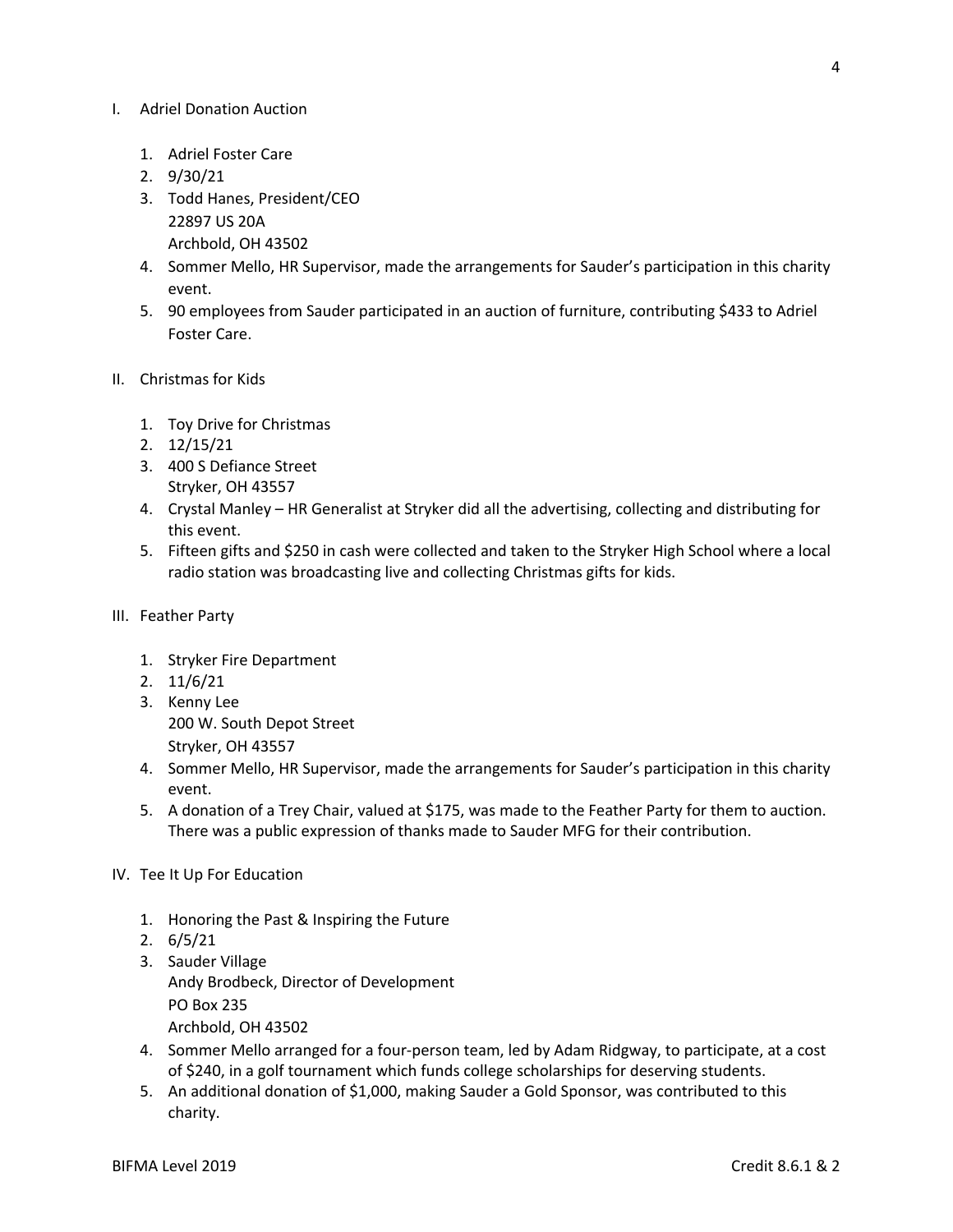## 5. Environmental Initiatives

- Environmental initiatives are, by definition, global in their scope. By conserving energy, decreasing the careless use of water, controlling the amount of solid waste generated and reducing the amount of hazardous chemicals used and disposed Sauder is contributing toward the health of our *Global* environment by being good stewards of our *Local* environments.
- For the vast majority of its products for the year 2021, Sauder MFG has achieved the status of LEVEL 1®, BIFMA's sustainability certification program for furniture. Level is not merely a means by which indoor air quality is assured, but a measure of the degree to which products are manufactured utilizing sustainable practices including energy usage, material selection, renewable strategies and recycling initiatives. BIFMA International is the recognized leader in developing standards for the North American office and institutional furniture industry.
- Sauder MFG employs a customized Environmental Management System to minimize the impact our manufacturing efforts have on the environment. This system includes:
	- o The establishment and regular review of Sauder's Sustainability Policy, which is available on the Sauder Website.
	- o The annual assessment of critical environmental aspects:
		- § Energy Usage 2021 saw a slight decrease in overall energy efficiency of 3.4% compared to the previous year, but an overall increase in energy efficiency of 10.79% over Sauder's baseline year of 2018.
		- Water Usage The use of Process Water, when normalized against gross sales dollars, increased in 2021 to \$373 per gallon, from \$1,000 per gallon in 2020, and from \$928 per gallon in the baseline year of 2016.
		- § Solid Waste Disposal the generation of solid waste decreased from one pound for every 127.96 gross sales dollars in 2020, to one pound for every 129.96 gross sales dollars in 2021.
		- Use, Reduction and Disposal of Hazardous Chemicals In 2020 Sauder generated 1 lb. of Hazardous waste for every \$3,426 gross sales dollars. In 2021 Sauder generated 1 lb. of Hazardous waste for every \$4,478 gross sales dollars. This is a gain in efficiency of 33% over the previous year, and 22% over the baseline year of 2019.
	- o A review of conformance to all Local, State and National Environmental requirements and regulations.
	- o An annual review of goals to reduce Sauder's environmental impact, coupled with the implementation of action items to accomplish those objectives.

# 6. Global Impact

Sauder MFG has made it a priority not only to have a positive impact on a local, state and national level, but to positively contribute as a member of the global community. Toward that end: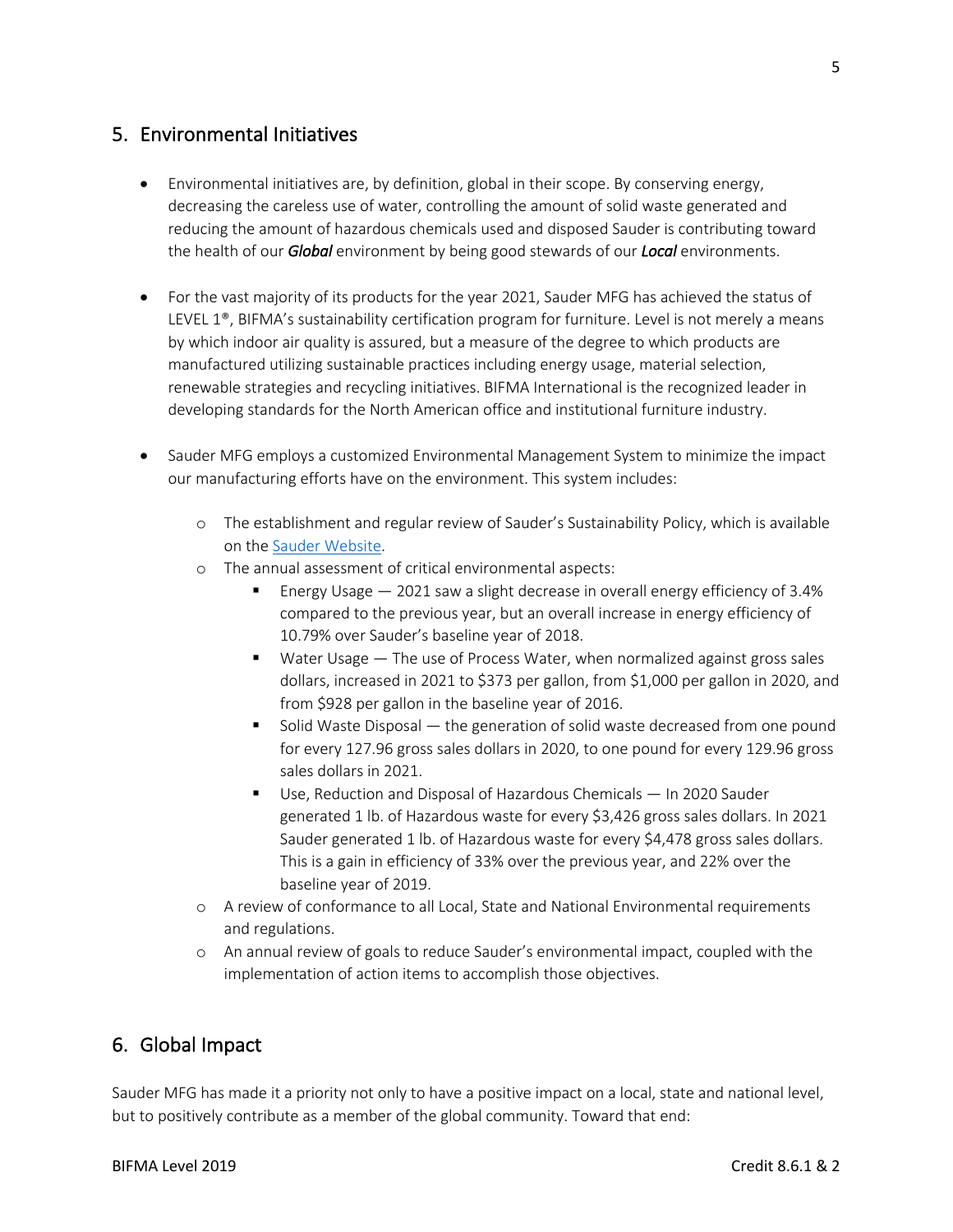- Sauder purchases raw materials and finished products from Second and Third World sources paying for those items fair prices representing livable wages.
- Sauder requires of those Global sources the same commitment to sound ethical practices as it does from any local source.
- Sauder requires all Global Suppliers with whom we conduct business to sign and comply with a Supplier Agreement and reserves the right to terminate its business relationship with any supplier who is unwilling or unable to comply with any portion of it.
- Specifically, Sauder MFG's Global Supplier Agreement addresses:
	- o Health and Safety
		- § Global Suppliers must provide workers a safe, clean and healthy work environment in compliance with all legally mandated standards for countries in which they operate. This includes any residential facilities a Global Supplier provides to its workers.
	- o Child Labor
		- § Global Suppliers must comply with local laws regarding the minimum age of employees and it must be consistent with the International Labor Organization guidelines.
	- o Human Trafficking, Forced Labor and Harassment
		- § Global Suppliers must treat all workers with respect and dignity. Human trafficking, forced, debt bonded, indentured and slave labor are unacceptable. No worker shall be subject to corporal punishment, physical, sexual, psychological or verbal harassment or abuse. In addition, Global Suppliers will not use monetary fines as a disciplinary practice.
	- o Wage and Benefits
		- § Global Suppliers must pay workers at least the minimum compensation, including overtime premiums, required by local law and provide all legally mandated benefits. Global Suppliers must provide accident insurance to their workers for work-related accidents and compensation for work-related accidents resulting in permanent disability. In addition, except in extraordinary business circumstances, workers shall not be required to work more hours than allowed by the law of the country of manufacture.
	- o Nondiscrimination
		- § Global Suppliers must ensure that employment and hiring practices, payments, benefits, advancement, termination and retirement are based on ability and not on personal characteristics such as race, religion, age, nationality, social or ethnic origin, sexual orientation, gender, gender identity, marital status, political affiliation, disability or any other status or characteristic that is not related to the individual's merit or the inherent requirements of the job.
	- o Laws and Regulations
		- § Global Suppliers and sub-suppliers must be in full operational and product compliance of the countries in which they operate including all local environmental laws applicable to the workplace, the products produced and the